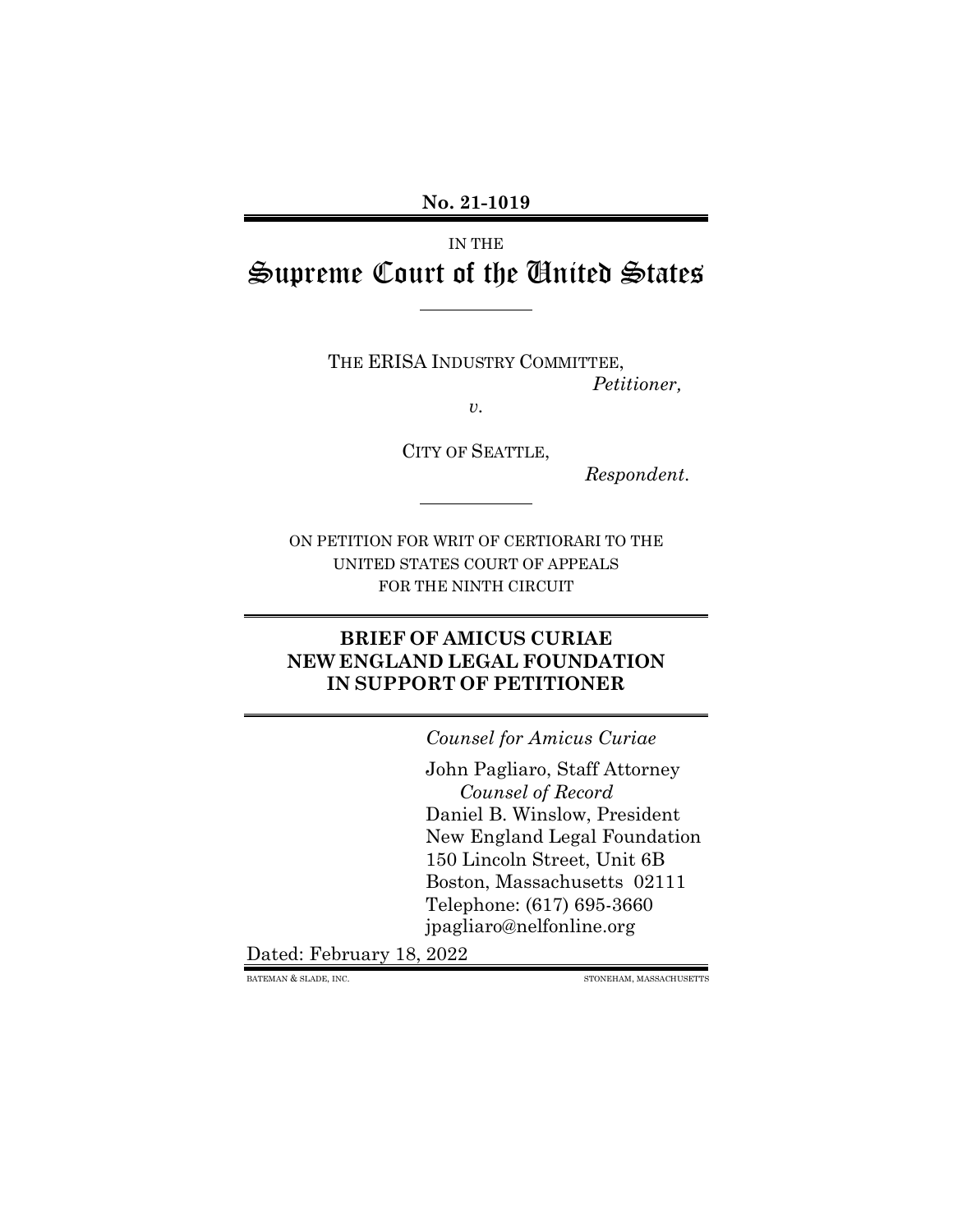## **TABLE OF CONTENTS**

| Summary of Reasons for Granting the Petition  2 |              |                                                                    |  |
|-------------------------------------------------|--------------|--------------------------------------------------------------------|--|
|                                                 |              |                                                                    |  |
| I.                                              |              | The Issue Is One Of Urgent National                                |  |
| II.                                             |              | The Decision Below Was Wrongly<br>Decided Because It Relied On The |  |
|                                                 | $\mathsf{A}$ | The City and the Lower Courts Put                                  |  |
|                                                 | B.           | The Presumption Has No<br>Application when Pre-emption is          |  |
|                                                 |              |                                                                    |  |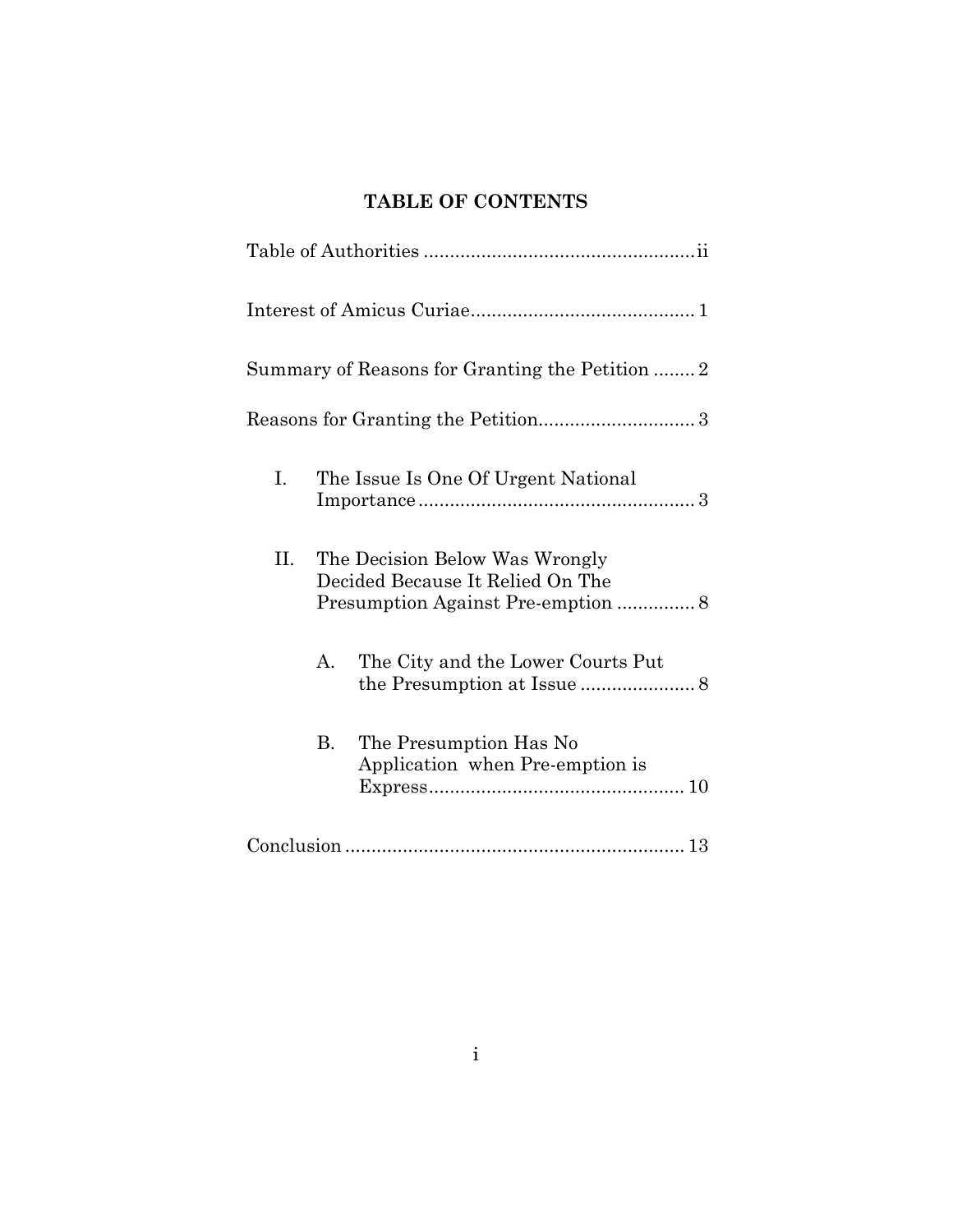# **TABLE OF AUTHORITIES**

### **Cases**

| California Div. of Labor Standards Enforcement<br>v. Dillingham Constr., N. A., Inc., |
|---------------------------------------------------------------------------------------|
|                                                                                       |
| Cipollone v. Liggett Group, Inc.,                                                     |
| Coventry Health Care of Missouri, Inc.                                                |
| District of Columbia v. Greater Washington Bd. of<br>Trade, 506 U.S. 125 (1992)  6-7  |
| Egelhoff v. Egelhoff ex rel. Breiner,                                                 |
| <i>English v. General Electric Co.,</i>                                               |
| ERISA Industry Comm. v. City of Seattle,<br>2020 WL 2307481,                          |
| ERISA Industry Comm. v. City of Seattle,<br>840 Fed. Appx. 248 (9th Cir. 2021)9       |
| Gibbons v. Ogden, 22 U.S. (9 Wheat.) 1 (1824)10                                       |
| Gobeille v. Liberty Mut. Ins. Co.,                                                    |
| Golden Gate Restaurant Ass'n v. City and Cty. of<br>San Francisco, 546 F.3d 639       |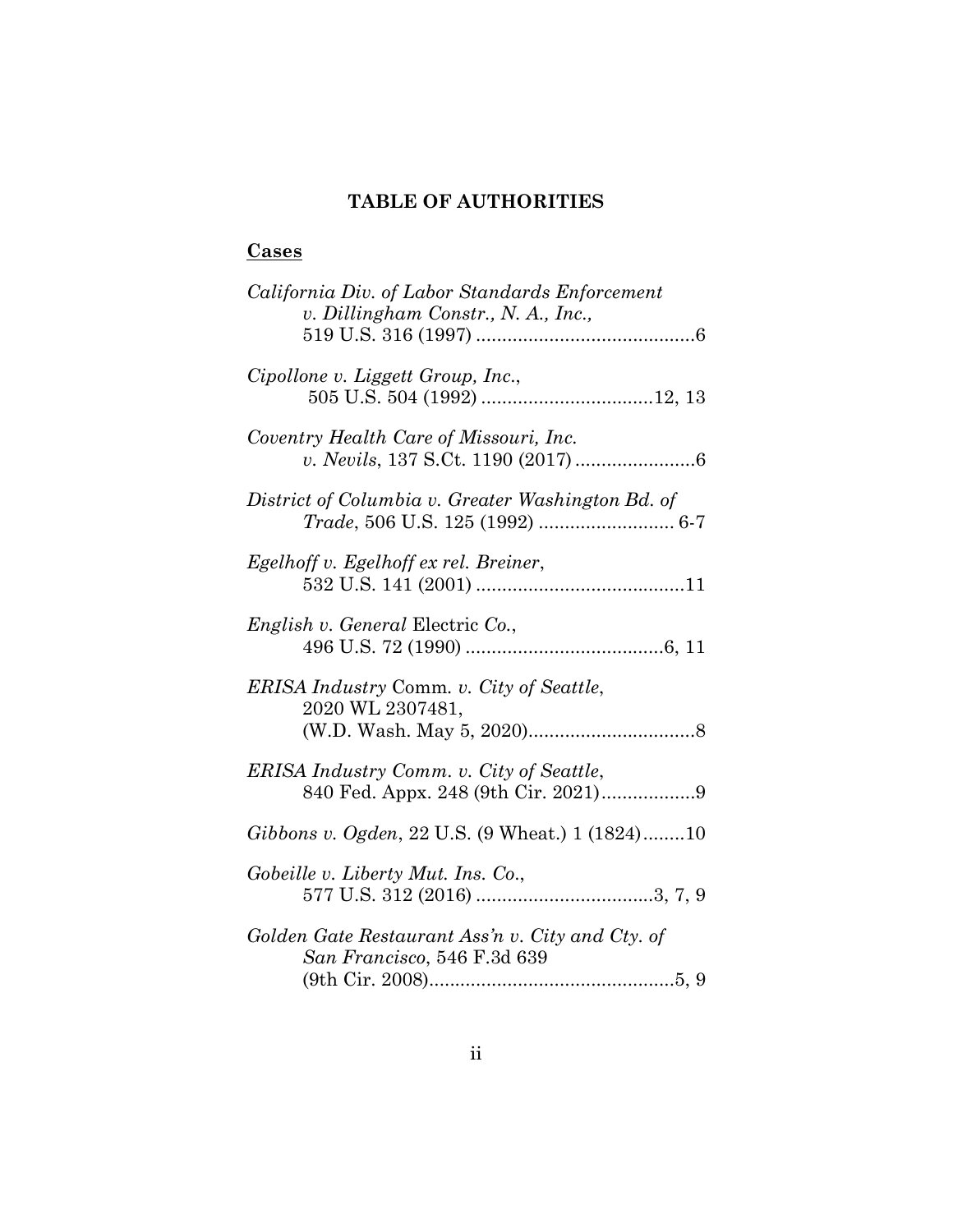| Martin v. Hunter's Lessee,<br>14 U.S. (1 Wheat.) 304 (1816)10                                                              |
|----------------------------------------------------------------------------------------------------------------------------|
| New York State Conference of Blue Cross & Blue<br>Shield Plans v. Travelers Ins. Co.,                                      |
| Puerto Rico v. Franklin California Tax-Free Trust,                                                                         |
| Rice v. Santa Fe Elevator Corp.,                                                                                           |
| Rutledge v. Pharmaceutical Care Mgmt. Ass'n,                                                                               |
| Shaw v. Delta Air Lines, Inc.                                                                                              |
| South Carolina v. Baker, 485 U.S. 505 (1988)13                                                                             |
| <i>Ware v. Hylton, 3 U.S. (3 Dall.) 199 (1796)10</i>                                                                       |
| <b>Statutes</b>                                                                                                            |
|                                                                                                                            |
| <u>Other</u>                                                                                                               |
| Brief of Amici Curiae City and County of San<br>Francisco et al., No. 20-35472,<br>2020 WL 6682044, (Nov. 4, 2020)  4-5, 8 |
| Nelson, Caleb, Preemption,                                                                                                 |
| Response Brief of Defendant-Appellee, No. 20-35472,                                                                        |
| Response Brief of Defendant-Appellee, No. 20-35472,                                                                        |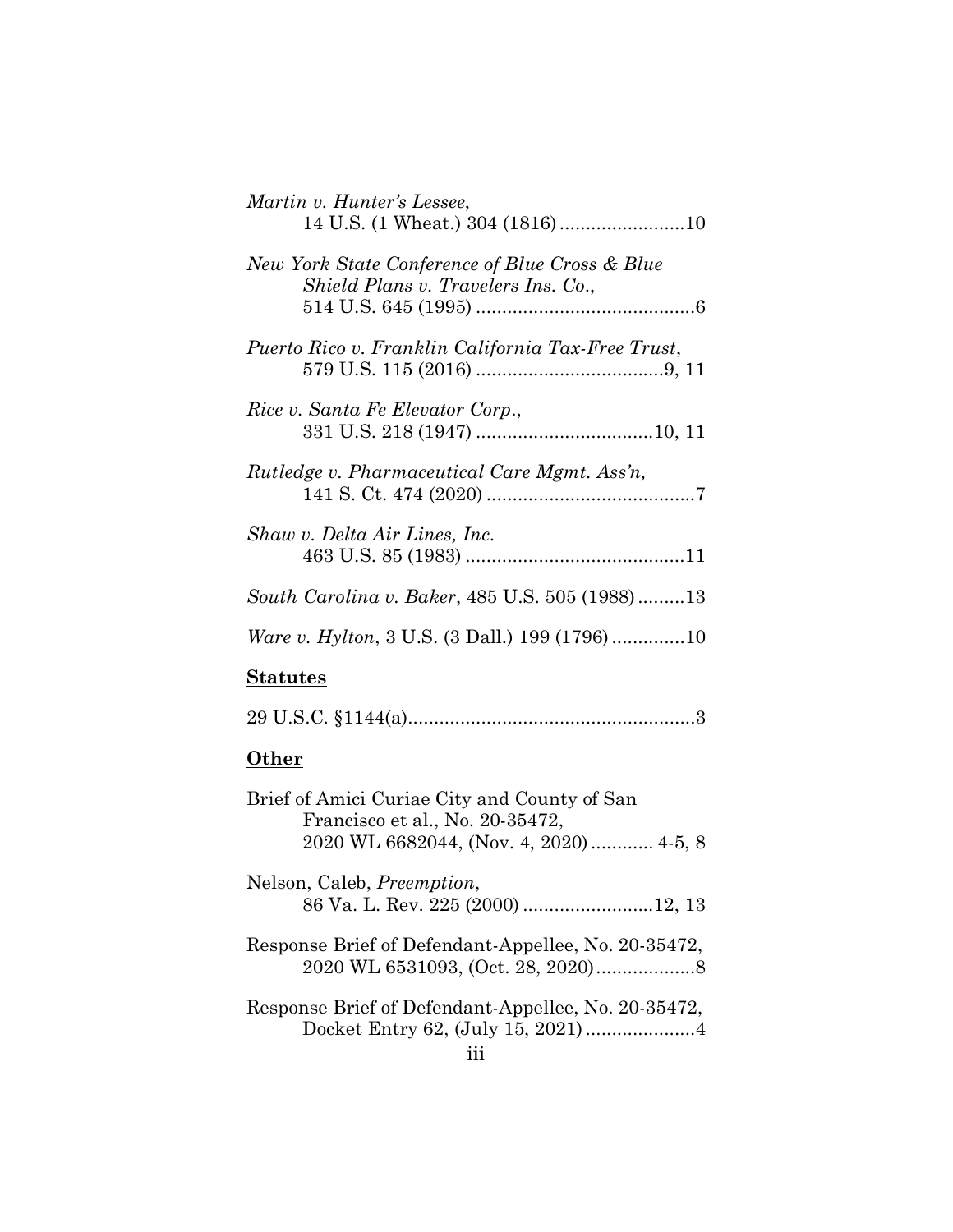Scalia, Antonin & Bryan A. Garner, *Reading Law: The Interpretation of Legal Texts* (2012) ....... 12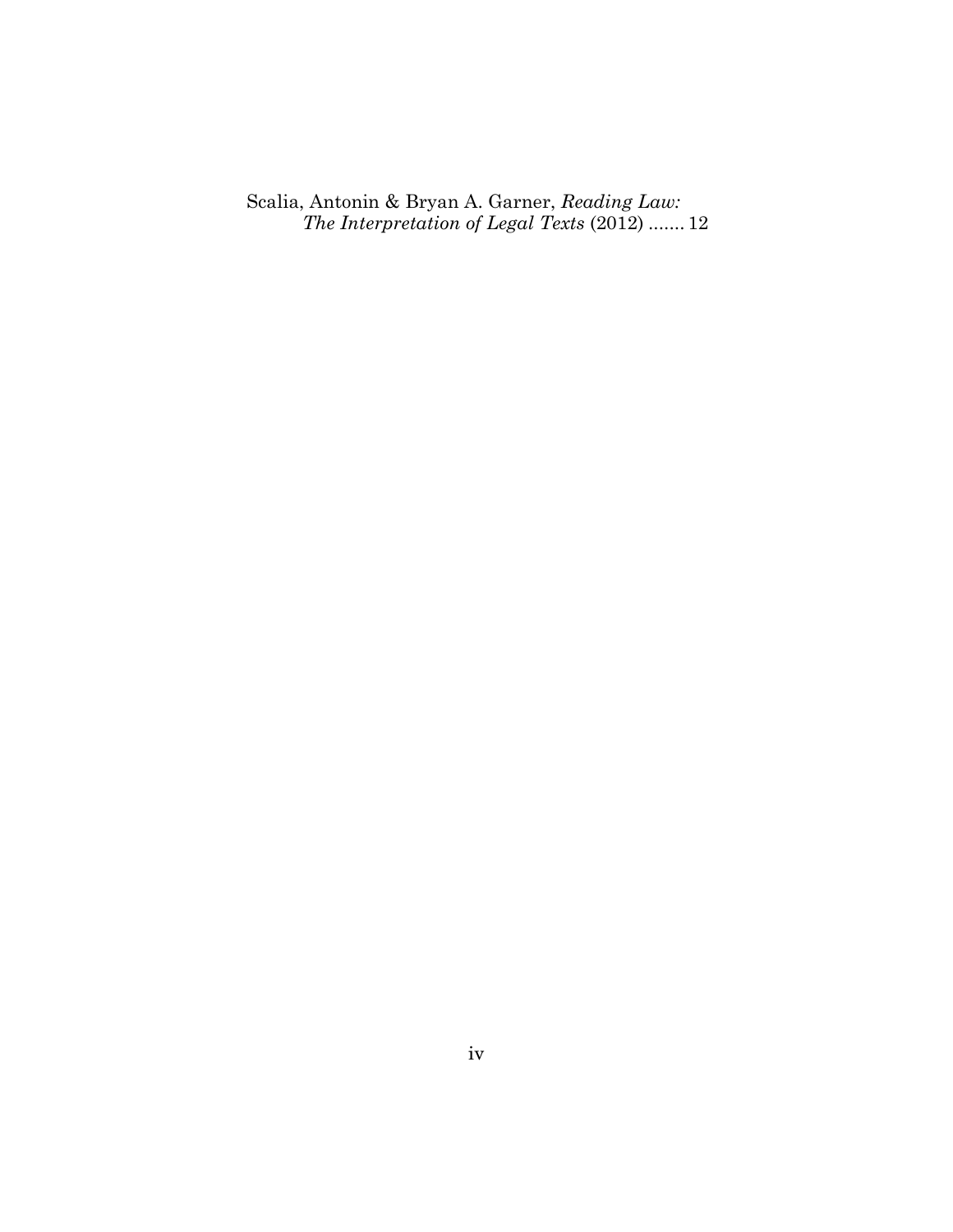#### **INTEREST OF AMICUS CURIAE<sup>1</sup>**

The New England Legal Foundation (NELF) is a nonprofit, nonpartisan, public-interest law firm incorporated in Massachusetts in 1977 and headquartered in Boston. Its membership consists of corporations, law firms, individuals, and others who believe in NELF's mission of promoting balanced economic growth in New England and the nation, protecting the free-enterprise system, and defending individual economic rights and the rights of private property. In fulfillment of its mission, NELF has filed numerous amicus briefs in this Court in a great variety of cases.

NELF appears as an amicus here because it believes that the Petition presents an issue of singular national importance. NELF therefore urges this Court to grant certiorari. The ERISA preemption issues presented to the Court in this case are of the utmost importance to businesses and other covered employers because the regulatory uniformity provided by ERISA's broad, express pre-emption provision ensures that multi-state and national employers who offer ERISA-covered plans may do so in a cost-effective and efficient manner. This uniformity enables employers to extend healthcare coverage and other employee benefits to workers

<sup>&</sup>lt;sup>1</sup> Pursuant to Supreme Court Rule 37.6, NELF states that no party or counsel for a party authored this brief in whole or in part and no person or entity other than NELF made any monetary contribution to its preparation or submission.

Pursuant to Supreme Court Rule 37.2(a), NELF has given timely 10 days notice to Paul Clement, counsel of record for Petitioner, as noted in the latter's February 4th letter to the Court; on behalf of Petitioner, Attorney Clement has also filed a blanket consent to the filing of amicus briefs. On February 7, undersigned counsel sent an email to Respondent's counsel to give notice and ask consent. On February 9, counsel responded by email and granted consent.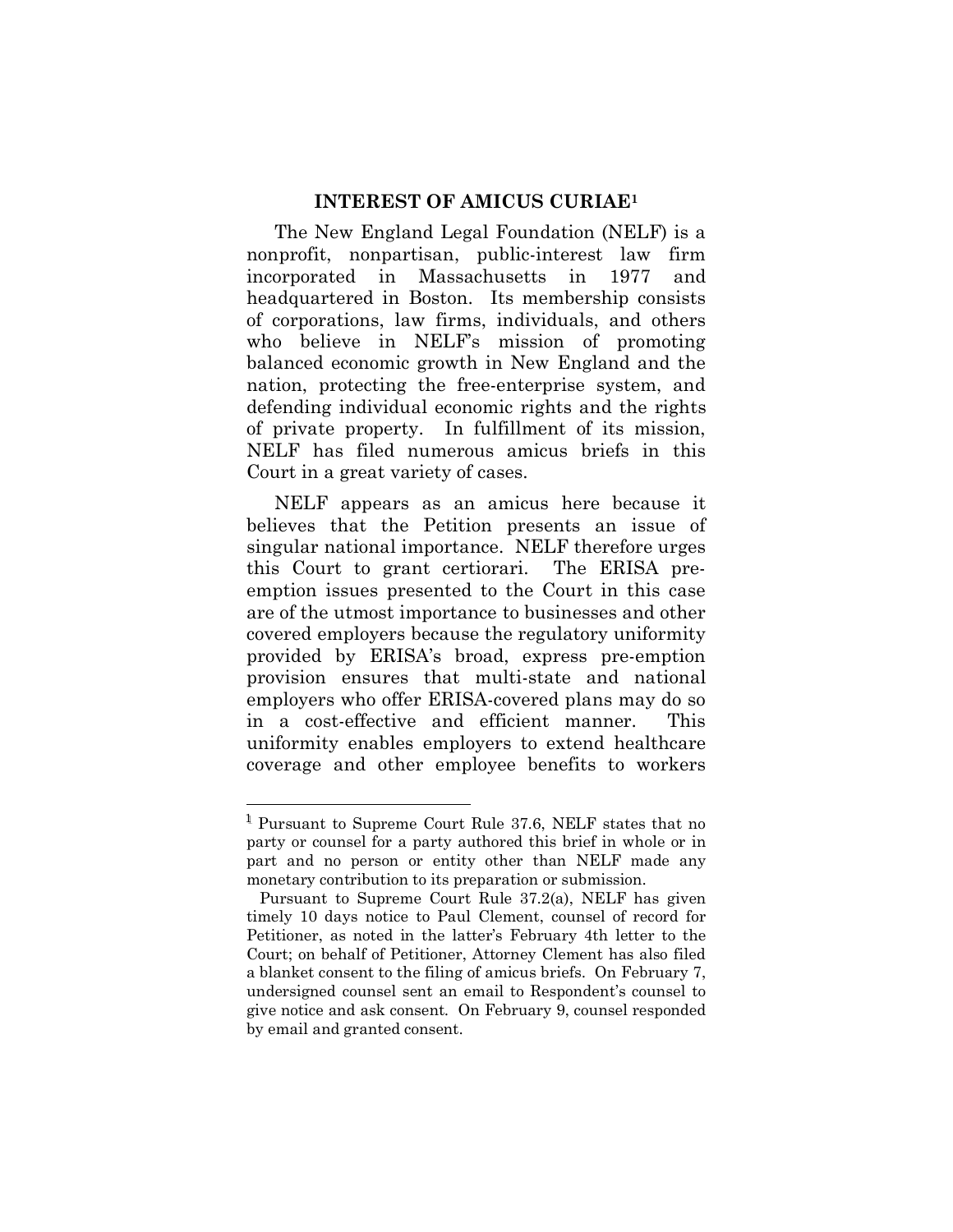without regard to their place of residence or employment. The ordinance at issue here disrupts congressionally mandated ERISA uniformity. If the decision below is not corrected, the ordinance will serve as a model to cities and towns throughout the country, further jeopardizing the operation of ERISA as envisioned by Congress.

NELF has therefore filed this brief to assist the Court in deciding whether to grant certiorari in this important case.

#### **SUMMARY OF REASONS FOR GRANTING THE PETITION**

Lower courts do not agree on whether play-or-pay laws, like the Seattle ordinance in this case, are preempted by ERISA. Continued uncertainty will prove costly to covered employers and disruptive to their ERISA plans. As it has in the past, the Court should resolve the uncertainty surrounding this question before State laws of questionable legality spring up throughout the nation and disrupt the uniformity of thousands of ERISA plans.

The decision below erroneously relied on a presumption against pre-emption in favor of State laws that are exercises of the police power in "traditional" areas of State regulation. The presumption should not be adopted when, as here, pre-emption is express. As this case reveals, the presumption remains so ingrained in courts that only the clearest statement of this Court will end its misuse.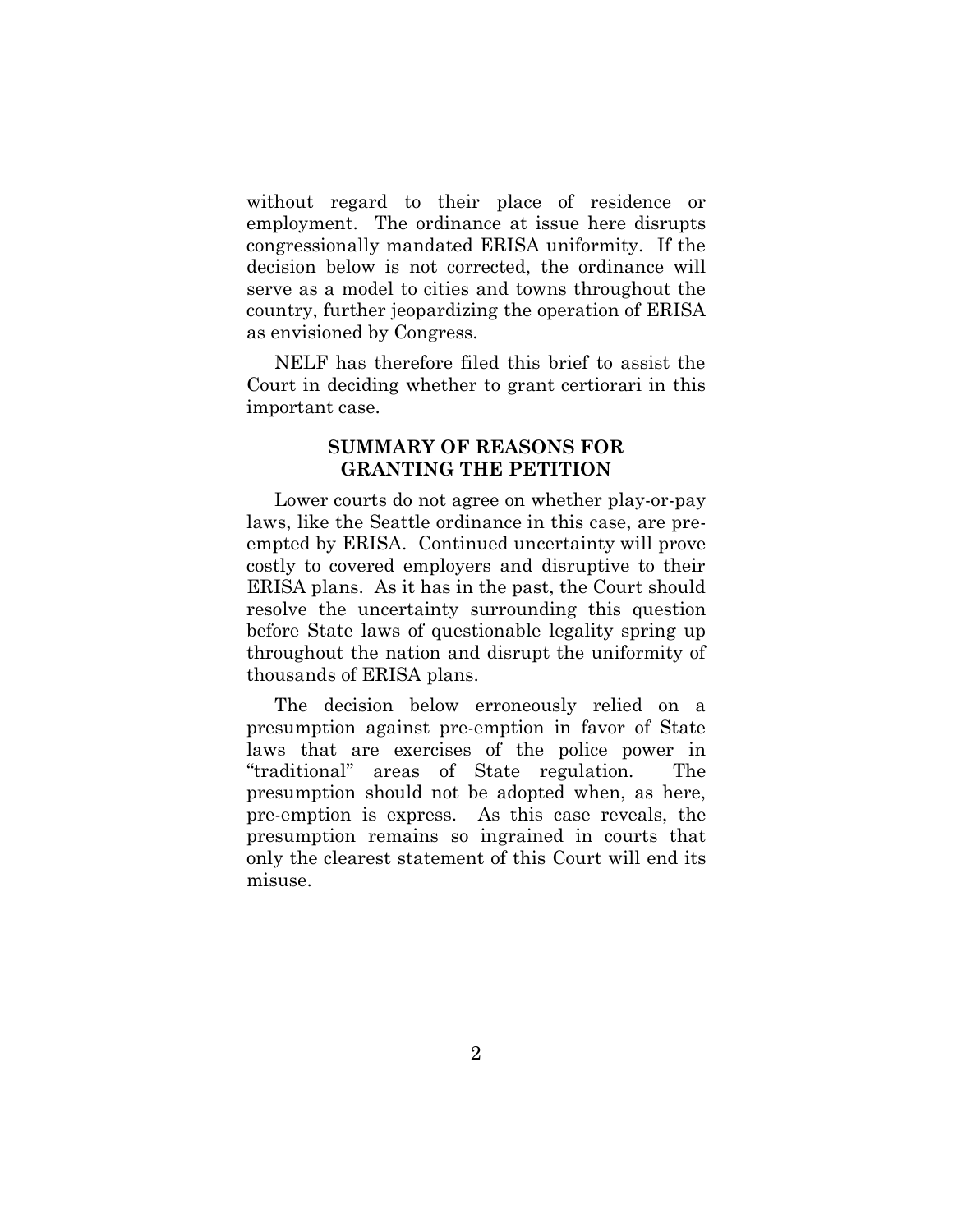#### **REASONS FOR GRANTING THE PETITION**

#### **I. The Issue Is One Of Urgent National Importance.**

In enacting ERISA Congress sought to achieve the goals of uniformity and affordability in employer benefit plans as regards both their regulation and administration. The ruling of the lower court here undermines these goals. If the Seattle ordinance upheld below is not invalidated by this Court, the ordinance will surely become a model for other local governments to enact similar laws, greatly eroding Congress's twin goals nationwide.

Only a few years ago this Court observed of the effects that would flow from such a disruption of the uniformity so key to ERISA:

> Requiring ERISA administrators to master the relevant laws of 50 States and to contend with litigation would undermine the congressional goal of minimizing the administrative and financial burdens on plan administrators —burdens ultimately borne by the beneficiaries.

#### *Gobeille v. Liberty Mutual Ins. Co*., 577 U.S. 312, 321 (2016) (cleaned up).

Hence, in *Gobeille*, the Court ruled that "ERISA's express pre-emption clause require[d] invalidation . . . [of a] state statute [that] imposes duties that are inconsistent with the central design of ERISA." *Id*. at 326. *See* 29 U.S.C. §1144(a). The fact that the law in question might impose requirements "parallel" to those of ERISA itself did not alter the result. *Gobeille, 577* at 326-27.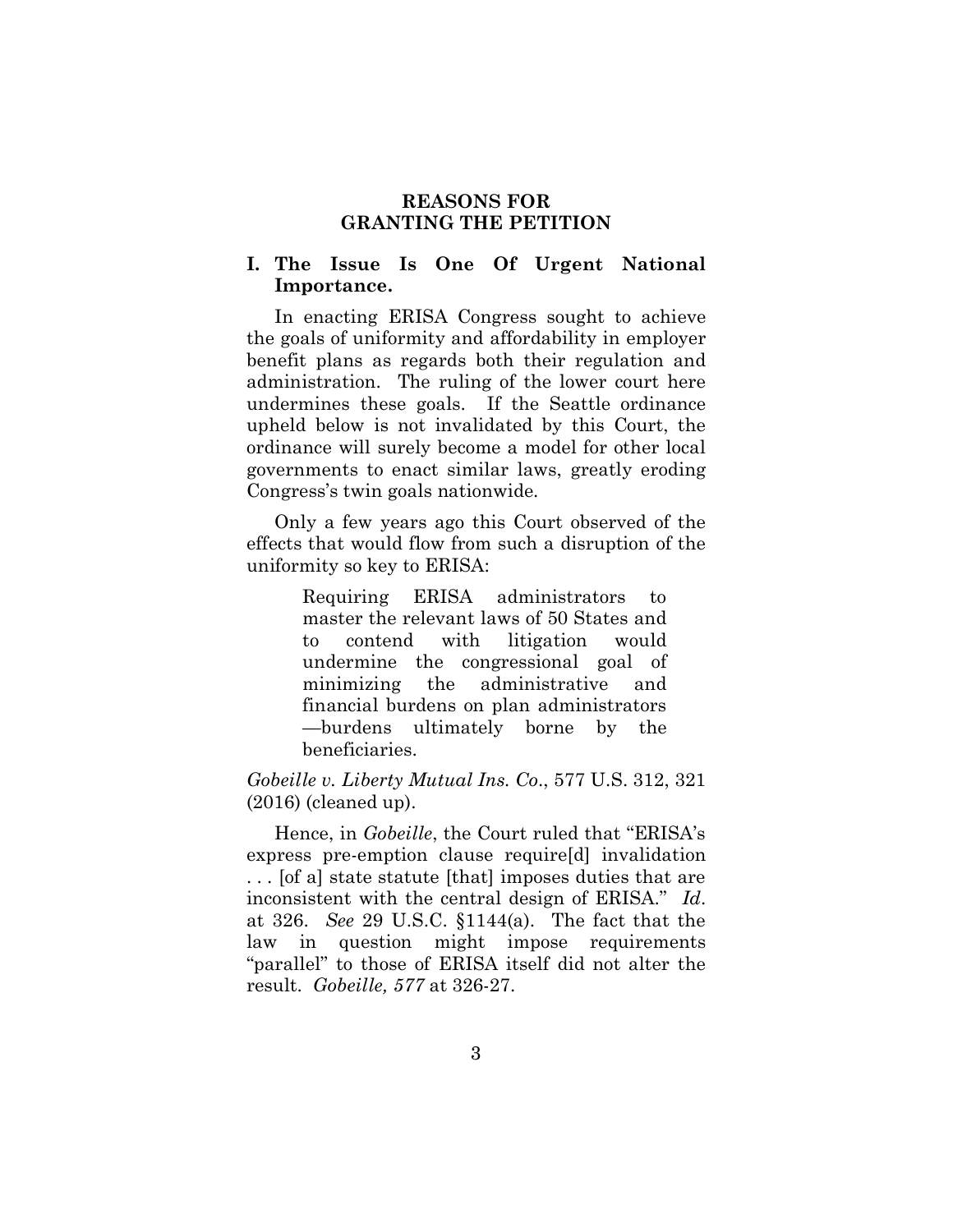Because of the strong likelihood that the Seattle ordinance will serve as a model for other local playor-pay laws, the question of the correctness of the decision below is of urgent national significance and should be determined now. The decision below therefore amply warrants review by this Court.

In its attempt to defeat en banc review, the City sought to downplay the significance of the decision, however. Despite receiving the enthusiastic amicus support of eight local governments (cities and counties) from across the nation, the City declared to the court of appeals that it is "purely speculative whether any of these cities will enact legislation that might be subject to ERISA preemption challenges." Response Brief of Defendant-Appellee, No. 20-35472, Docket Entry 62, at 13 (July 15, 2021). The City concluded, "Such speculation does not create an issue of national importance." *Id*.

NELF begs to disagree. The City calls it "speculative"; NELF calls it the handwriting on the wall. The amici local governments could barely contain their enthusiasm for Seattle's victory in this case, and they made no secret of their intention to follow in that city's footsteps. "[S]uch ordinances," they told the Ninth Circuit, "play an integral role in the well-being of a locality's residents and the management of the healthcare costs these localities bear[.]" Brief of Amici Curiae City and County of San Francisco et al., No. 20-35472, 2020 WL 6682044, at \*1-2 (Nov. 4, 2020). For that reason, they informed the appeals court, "[m]unicipalities across the country have studied the San Francisco model," which "paved the way for [the] Seattle Municipal Code" ordinance. *Id*. at \*1, 29. They assured the court of appeals that "more [cities] will pursue innovative experiments in social responsibility like [that of San Francisco]." *Id*. at \*29. In their closing words, the amici themselves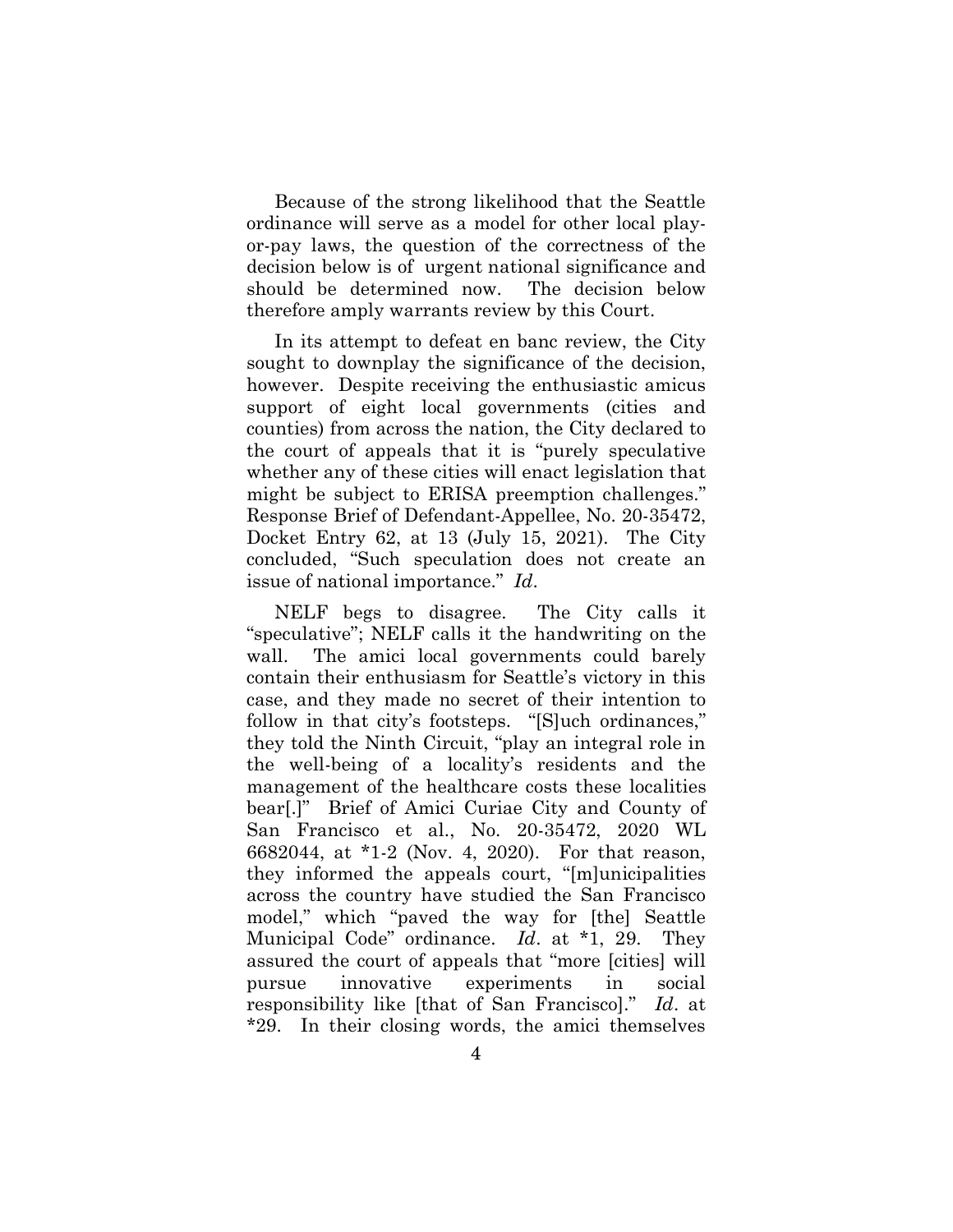directly tied these emerging local reforms to the fate of this case, telling the court, "Invalidating Seattle's ordinance, as ERIC proposes, would devastate these reform efforts . . . . in *amici's* jurisdictions." *Id*. (also noting four other major cities interested in such reform).

Not only can the effects of the decision below not be contained geographically or by jurisdiction, they also cannot be confined to only certain industries. Here hotels and a variety of businesses "ancillary" to hotels are affected, but the decision below did not depend on features unique to those industries. Indeed, the lower courts relied on *Golden Gate Restaurant Ass'n v. City and Cty. of San Francisco*, 546 F.3d 639 (9th Cir. 2008), a case involving a playor-pay law imposed on restaurants. The consequences of this case are therefore especially troubling because they are doubly far-reaching, extending both across the nation and across industries.

In addition, this Court can scarcely overlook the fact that this important issue comes before it at a pivotal moment for the economy. Over the past two years countless businesses in many industries have been financially strained close to the breaking point by the highly restrictive protocols put in place in response to the pandemic. Many now seem to be enjoying a fragile recovery from sharply curtailed operations and diminished bottom lines. Under the circumstances, new, costly local laws like the Seattle ordinance should not be imposed on them unless this Court has first pronounced authoritatively on their lawfulness under ERISA. Review a few years from now may come too late.

This last point strongly reinforces Petitioner's argument calling attention to the circuit split on this issue and the urgent need for this Court to resolve it.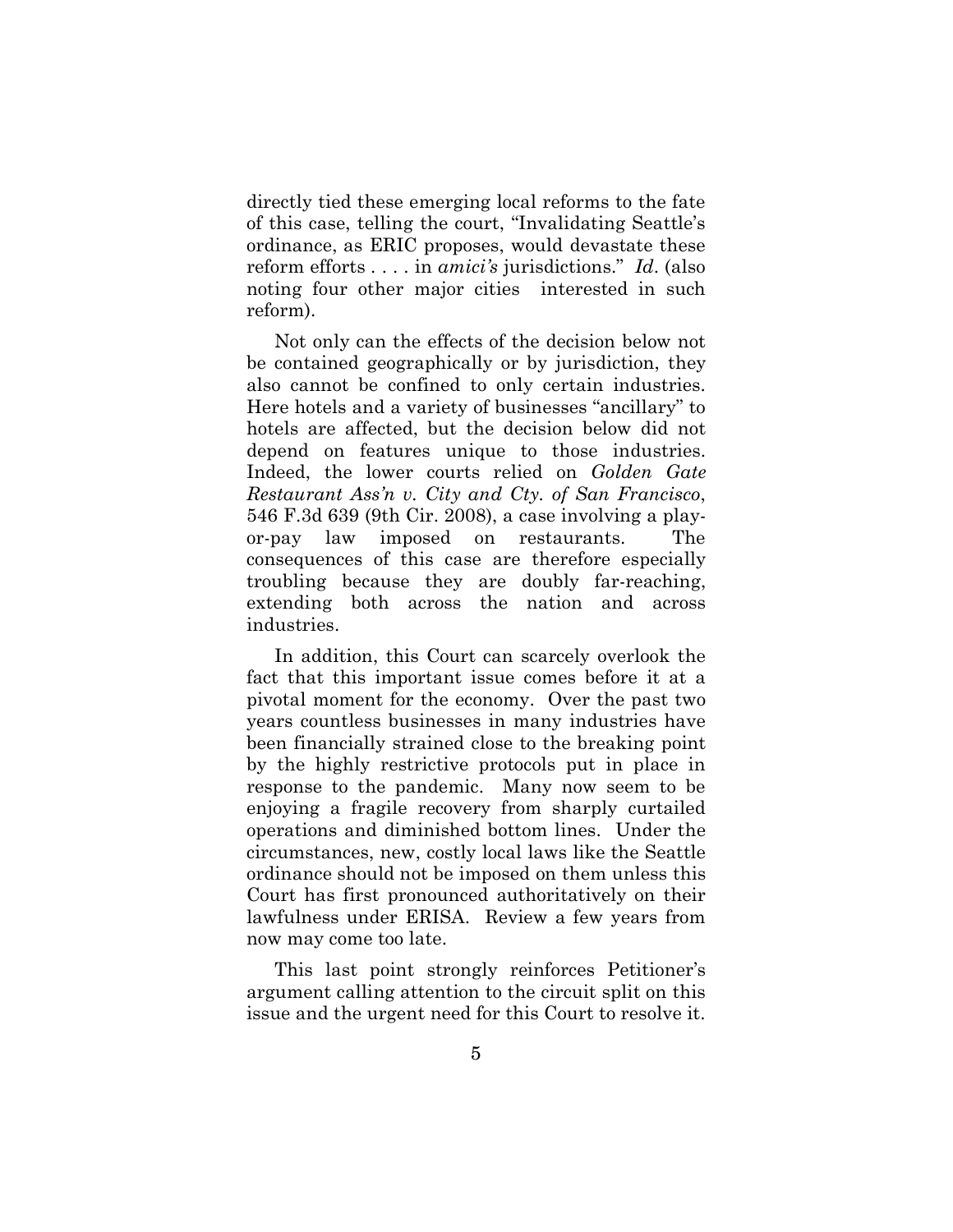Petition at 16-21. In the past, this Court has not hesitated to grant certiorari in order to clarify the lawfulness of a State law in relation to federally regulated employer benefit plans; it has thereby forestalled the nationwide problems that would arise from prolonged uncertainty about the relationship of State laws to such plans. Recognizing how widespread and how important to millions of employees these plans are, the Court has frequently required only a minimal split among lower courts. *See Coventry Health Care of Missouri, Inc. v. Nevils*, 137 S.Ct. 1190 (2017) (split of two federal circuits versus one state court on pre-emption issue in Federal Employees Health Benefit Act); *California Div. of Labor Standards Enforcement v. Dillingham Constr., N. A., Inc*., 519 U.S. 316 (1997) (two to one split of federal circuits on ERISA pre-emption); *New York State Conference of Blue Cross & Blue Shield Plans v. Travelers Ins. Co*., 514 U.S. 645 (1995) (two circuit split on ERISA pre-emption); *English v. General Electric Co.*, 496 U.S. 72 (1990) (same).

So, too, in *District of Columbia v. Greater Washington Board of Trade*, this Court granted the petition to resolve a simple two-circuit split on an ERISA pre-emption issue. 506 U.S. 125 (1992). There the D.C. Circuit and the Second Circuit disagreed about two different laws (one from the District of Columbia and the other from Connecticut) that were "substantially similar" in their workings as relates to ERISA plans. *Id*. at 128-29. One court of appeals found that such laws were pre-empted because they "'could have a serious impact on the administration and content of the ERISA-covered plan,'" while the other court of appeals ruled to the contrary. *Id*. (quoting lower court). This Court granted certiorari in order to resolve the issue before more statutes of uncertain validity could spring up,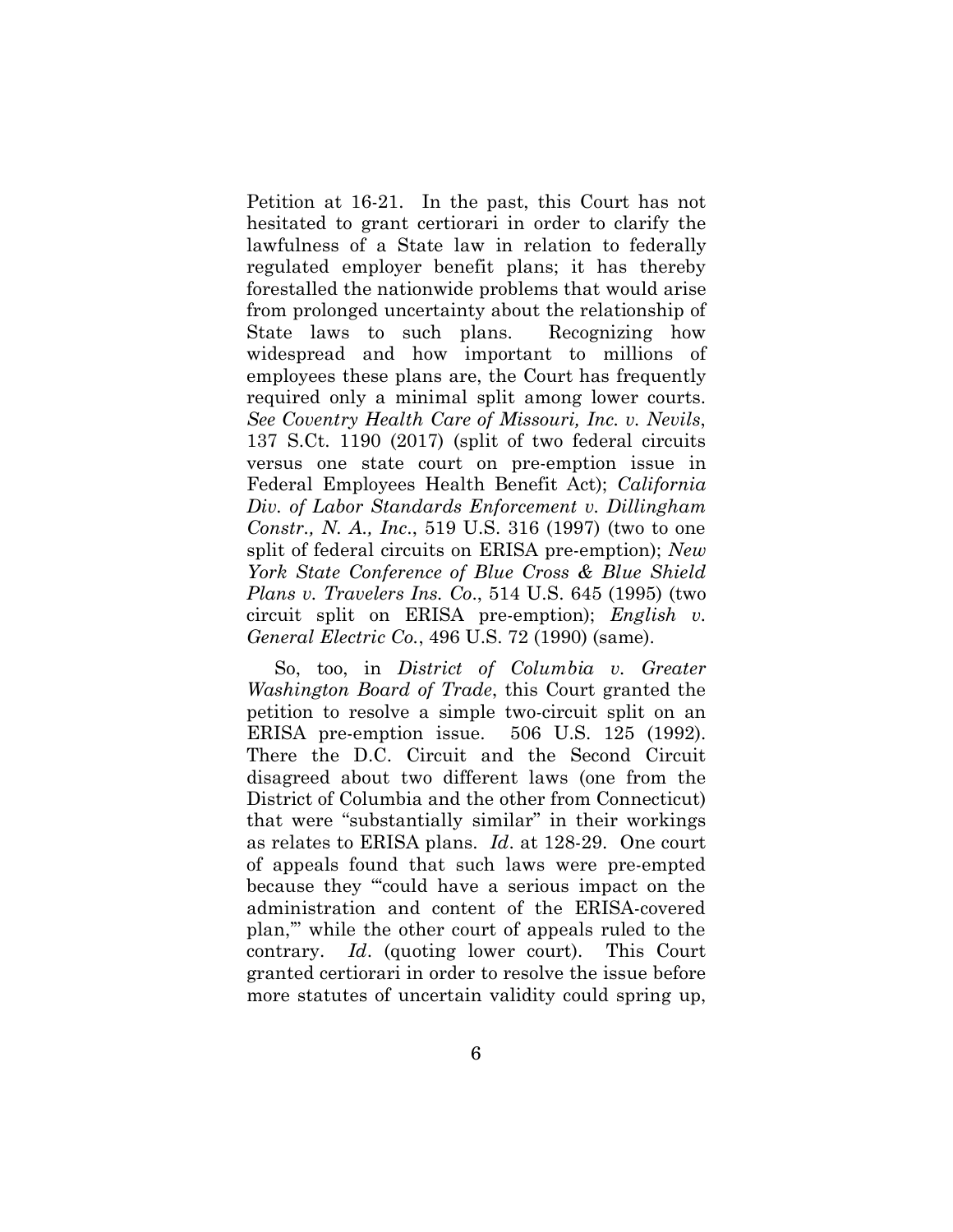and the Court ruled that the kind of laws at issue in that case were pre-empted. *Id*.

Indeed, so imperative has the Court deemed the uniformity and clarity of ERISA law to be that it has granted certiorari in the absence of any split at all. *See Rutledge v. Pharmaceutical Care Mgmt. Ass'n*, 141 S. Ct. 474 (2020); *Gobeille*, *supra*.

Contrary to the City's view, then, Petitioner is entirely justified in portraying this case as one of national importance:

> The importance of this issue cannot be overstated. By allowing Seattle to impose burdensome, locality-specific obligations on employers, the decision below threatens a return to the pre-ERISA state of affairs, when employers faced the prospect of overlapping and conflicting regulations across the country.

\*\*\*\*

A circuit split over the meaning of a federal statute would be undesirable in any circumstance, but it is especially problematic in the context of ERISA's preemption provision—the entire purpose of which is to provide nationwide uniformity for plans and plan sponsors.

Petition at 4, 16.

The pre-emption issues presented in this ERISA case are of the utmost importance nationally, both to businesses and other covered employers that rely on ERISA's promise of regulatory uniformity. The Court should therefore grant certiorari.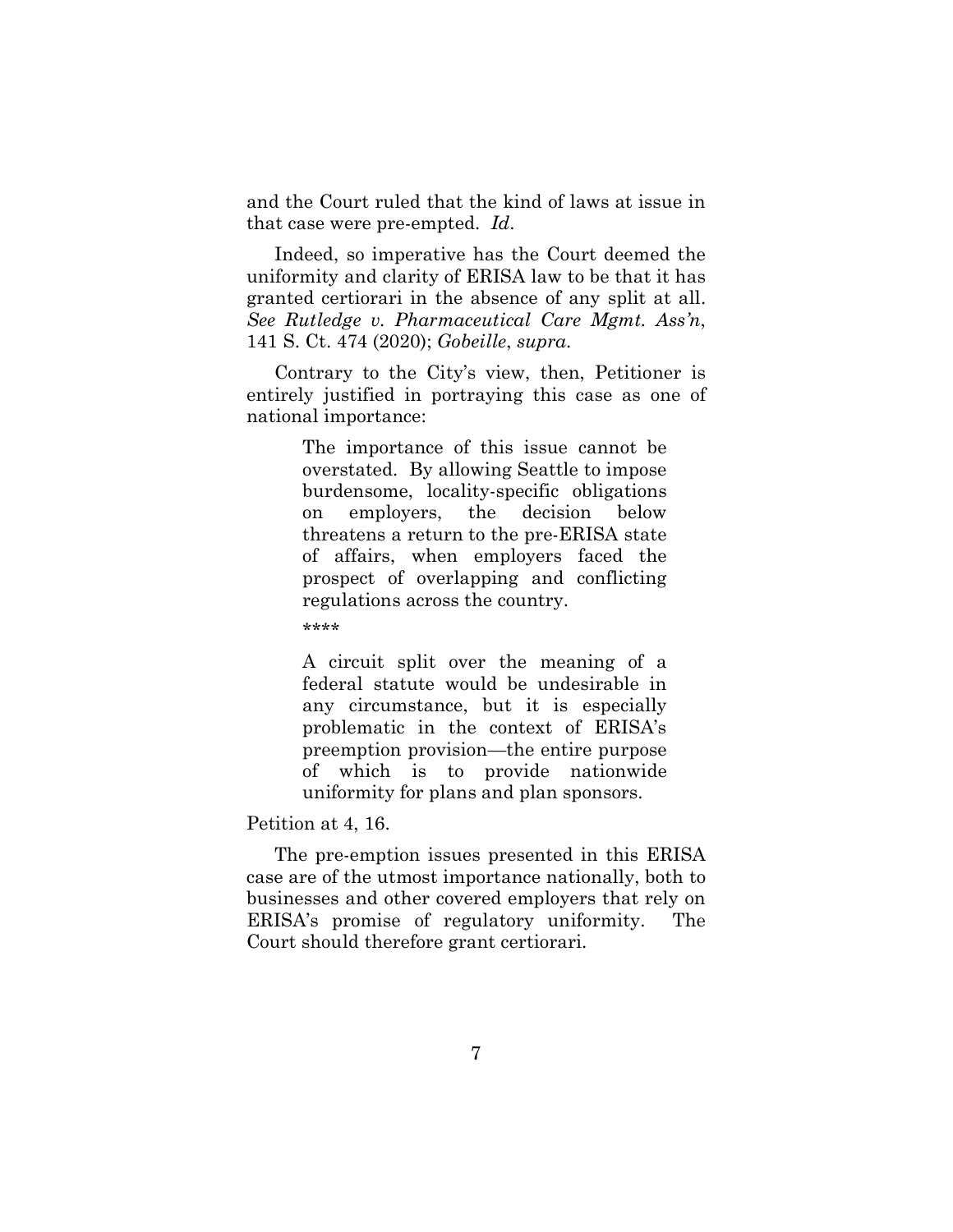**II. The Decision Below Was Wrongly Decided Because It Relied On The Presumption Against Pre-emption.**

#### **A. The City and the Lower Courts Put the Presumption at Issue.**

The presumption against pre-emption is a interpretive principle put centrally at issue in this case, and not just by Petitioner. *See* Petition at 4, 10-11, 15, 31-33. The City has made it a pillar of its defense. In its brief in the court of appeals, the City spent about fourteen pages arguing for the vitality and relevance of the presumption, discussing the traditional State powers at stake in this case and discounting any statement of this Court that may appear to limit use of the presumption. Response Brief of Defendant-Appellee, No. 20-35472, 2020 WL 6531093, at \*17-30 (Oct. 28, 2020). In short, the City declared, "courts must read the express preemption provision so as not to tread on States' traditional authority to regulate safety and health and to provide for the general welfare." *Id*. at \*19. Appearing as amici, the eight local governments from around the country echoed Seattle at even greater length. Brief of Amici Curiae City and County of San Francisco et al., 2020 WL 6682044, at \*2-19 (Nov. 4, 2020).

The lower courts, too, emphasized the importance of the presumption. The district court declared that, as against the presumption, nothing in ERISA indicates Congress's intention to displace local regulation of such an area of traditional state concern as health care. *The ERISA Industry Comm. v. City of Seattle*, 2020 WL 2307481, at \*3 (W.D. Wash. May 5, 2020). "Thus," the court concluded, "the Ordinance is entitled to a presumption against preemption by federal law." *Id*.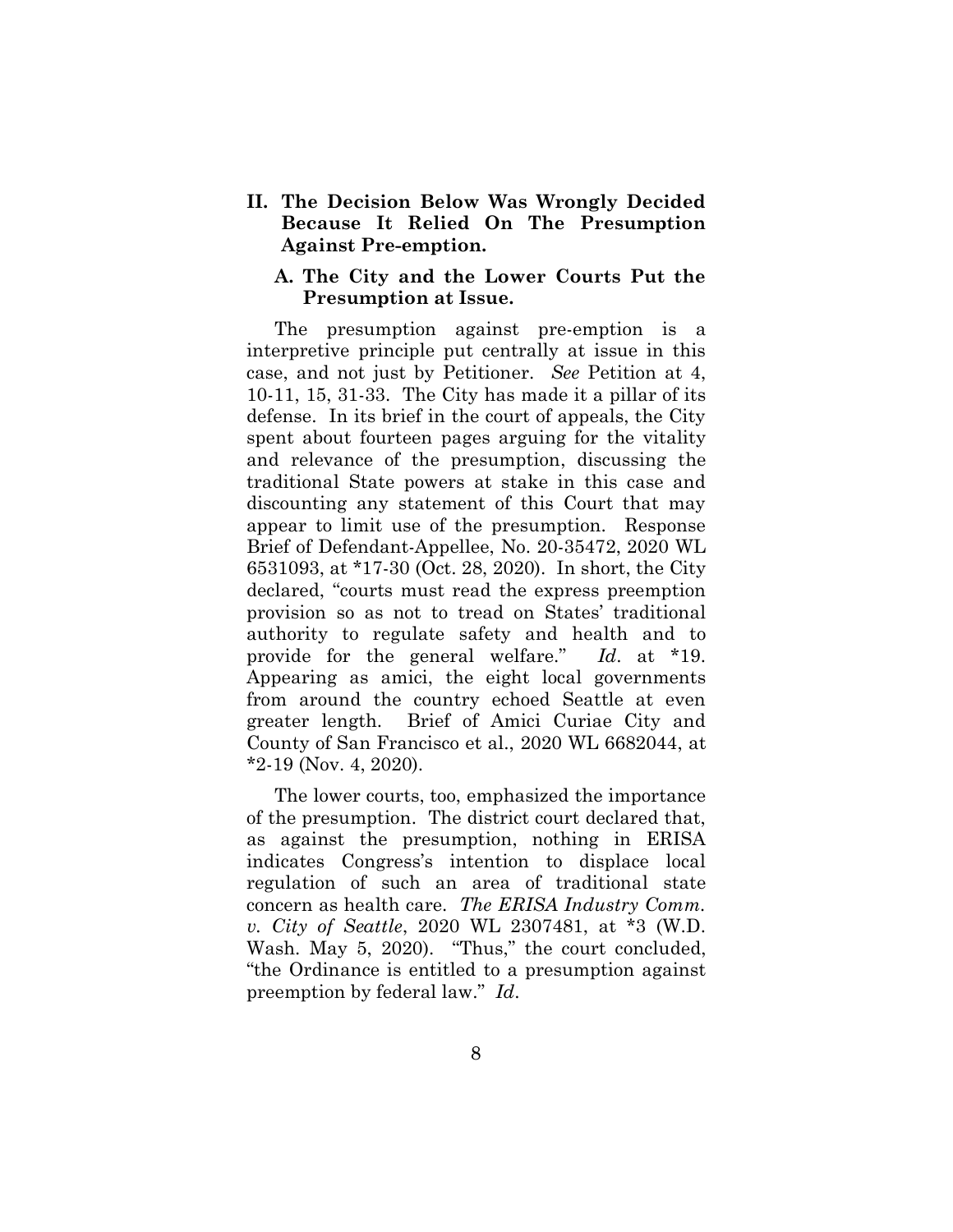The Ninth Circuit, citing its decision in *Golden Gate*, stated bluntly that, "[c]ontrary to ERIC's argument," local laws like the ordinance enjoy the protection of the presumption. *The ERISA Industry Comm. v. City of Seattle*, 840 Fed. Appx. 248, 248 (9th Cir. 2021). Back in 2008, in *Golden Gate* itself, the Ninth Circuit was no less certain: "We begin by noting that state and local laws enjoy a presumption against preemption when they clearly operate in a field that has been traditionally occupied by the States. . . . This presumption informs our preemption analysis." 546 F.3d at 647 (cleaned up).

Even though defending the presumption in the face of an express pre-emption provision, none of these statements delved any deeper into the rationale behind it than to defend state sovereignty. Apparently, this Court's statement on the subject in *Gobeille*, an ERISA case, sounds to some too oblique to induce them to overcome an ingrained adherence to the presumption. 577 U.S. at 325-26. ("Any presumption against pre-emption, whatever its force in other instances, cannot validate a state law that enters a fundamental area of ERISA regulation and thereby counters the federal purpose in the way this state law does."). Yet *Gobeille* was cited in *Puerto Rico v. Franklin California Tax-Free Trust*, where the Court was still clearer, though apparently not categorical enough for those who cavil that *Franklin* was not itself an ERISA case. 579 U.S. 115, 125 (2016) ("because the statute contains an express preemption clause, we do not invoke any presumption against pre-emption") (cleaned up). Hence, both cases were cited in vain by Petitioner in the lower courts.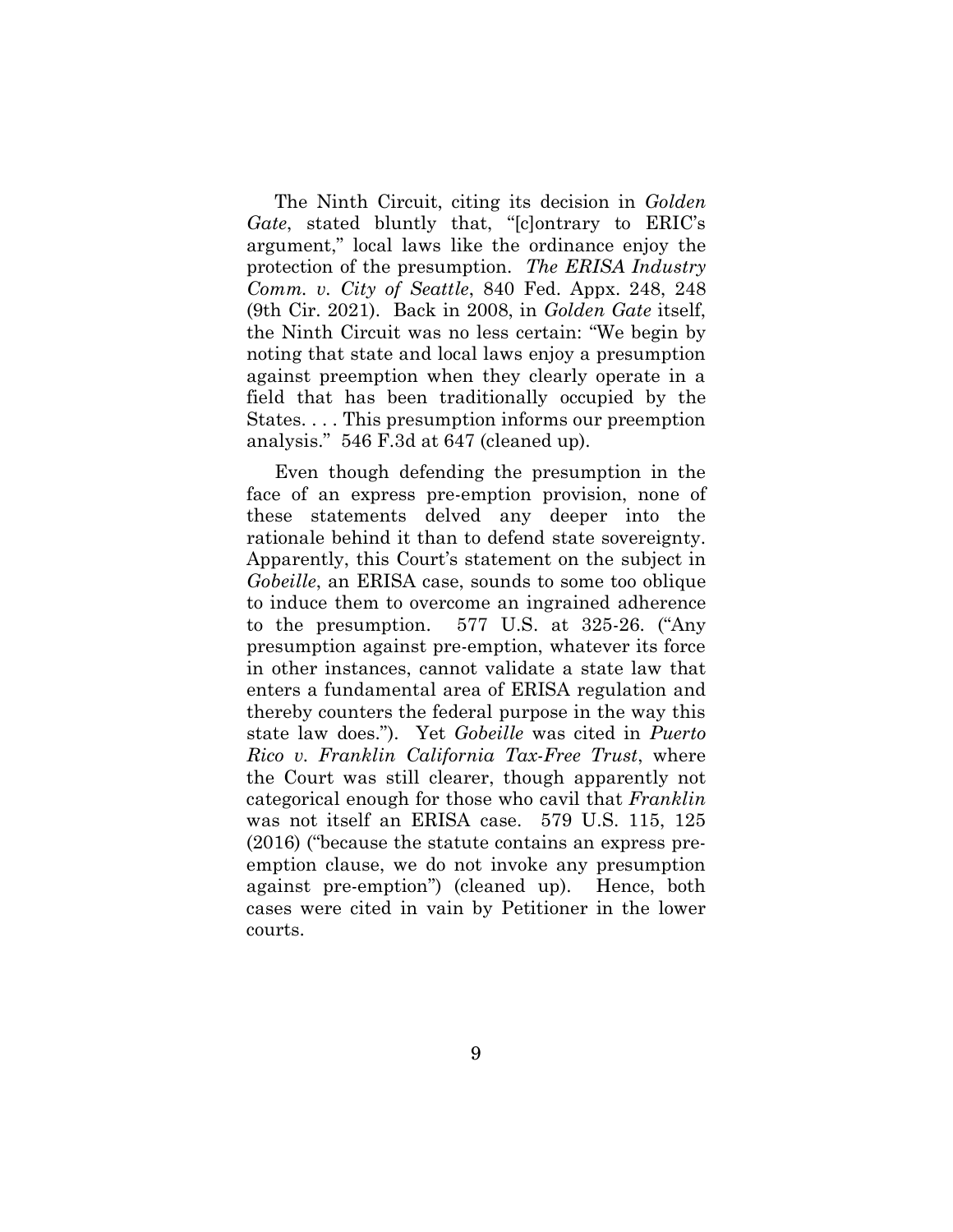#### **B. The Presumption Has No Application when Pre-emption is Express.**

Pre-emption traces its constitutional source primarily to the Supremacy Clause, article VI, cl. 2 of the U.S. Constitution. This Court's earliest cases dealing with Supremacy Clause pre-emption were decided without recourse to, or even mention of, a presumption against the pre-emption of State laws regulating areas of traditional State concern. *See*, e.g., *Martin v. Hunter's Lessee*, 14 U.S. (1 Wheat.) 304 (1816); *Ware v. Hylton*, 3 U.S. (3 Dall.) 199 (1796). Rather, in those cases the Court recognized that "the acts of the State Legislatures . . . though enacted in the execution of acknowledged State powers, . . . though enacted in the exercise of powers not controverted, must yield to [the acts of Congress]." *Gibbons v. Ogden*, 22 U.S. (9 Wheat.) 1, 82 (1824).

It was not until 1947 that this Court first acknowledged openly the working "assumption" that the "historic police powers of the States" should not be deemed to be superseded when "Congress legislate [s]  $\ldots$  in [a] field which the States have traditionally occupied" unless to do so was "the clear and manifest purpose of Congress." *Rice v. Santa Fe Elevator Corp*., 331 U.S. 218, 230 (1947). Unfortunately, quickly lost sight of later was the fact that the *Rice* Court illustrated prior uses of the presumption with cases it described as based on various kinds of *implied* pre-emption. *See id*. at 230- 31. In other words, the presumption may have a use when the Court must determine the meaning of a statute that fails to speak expressly on the question of pre-emption.

It has long been acknowledged by this Court that whether a law of Congress pre-empts the exercise of State lawmaking over a given subject is a question of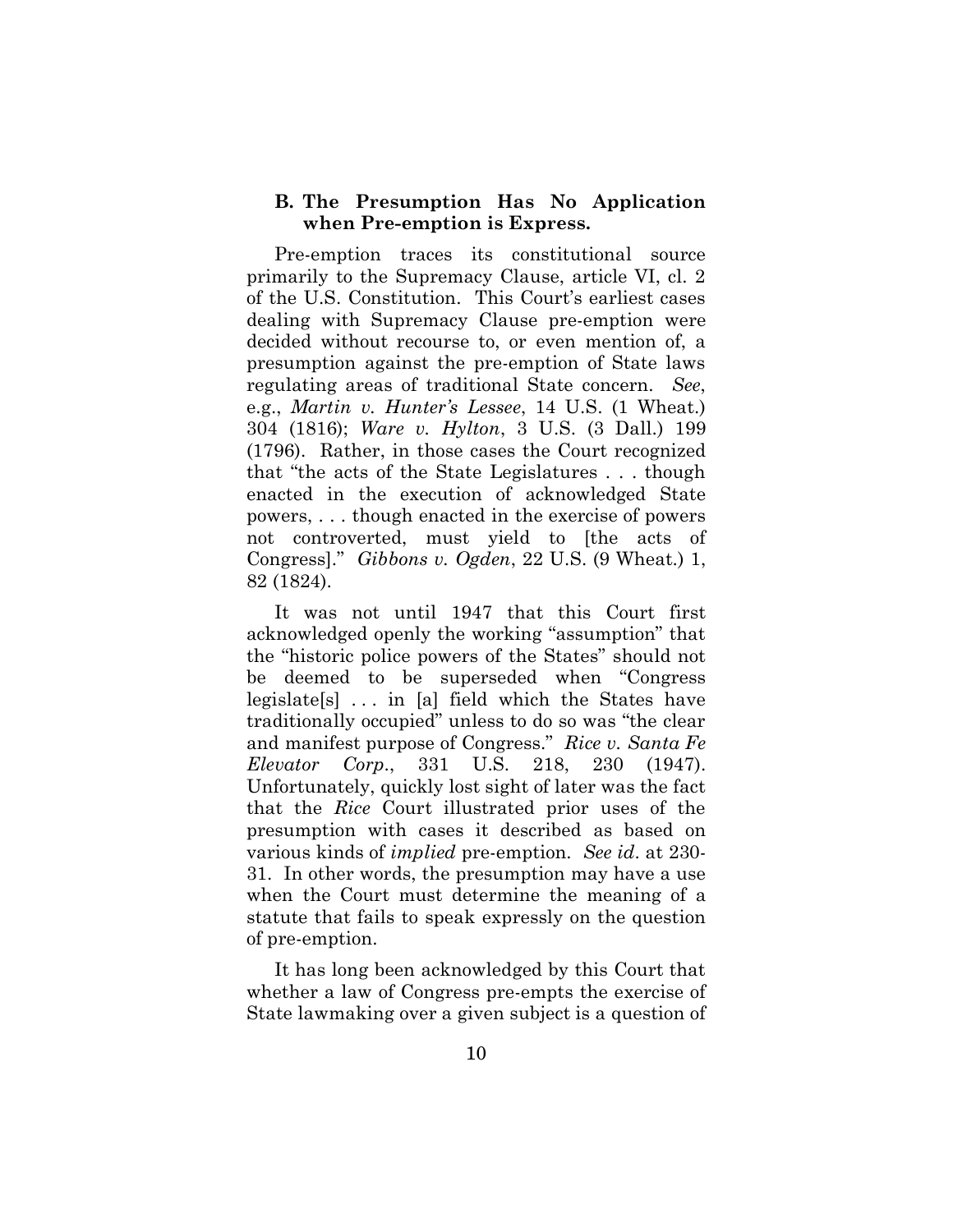congressional intent. This Court has stated pointedly that "[p]re-emption fundamentally is a question of congressional intent and when Congress has made its intent known *through explicit statutory language*, the courts' task is an easy one." *English*, 496 U.S. at 78-79 (citing ERISA case *Shaw v. Delta Air Lines, Inc*., 463 U.S. 85, 95–98 (1983)) (emphasis added). That is to say, when Congress has included an express pre-emption provision in a statute, the provision obviates the need for the presumption because the provision peremptorily establishes the *fact* of pre-emption as Congress's intent.

It is for this reason that the presumption against pre-emption has no application outside cases of implied pre-emption. *Rice* limited the application of the presumption in this way for good reason. As the Court observed in *Egelhoff v. Egelhoff ex rel. Breiner*, an ERISA case, the presumption against preemption in areas of traditional State regulation is "overcome where . . . Congress has made clear its desire for pre-emption" by writing pre-emption into a statute expressly, as it did in ERISA. 532 U.S. 141, 151 (2001). Rather than "overcome," it might be more accurate to say that, in the face of an express pre-emption provision, use of the presumption is dispensed with from the start. As the Court stated in 2016, when a "statute contains an express preemption clause, we do not invoke any presumption against pre-emption but instead focus on the plain wording of the clause, which necessarily contains the best evidence of Congress' pre-emptive intent." *Franklin*, 579 U.S. at 125 (cleaned up).

From that point on, "the courts' task is an easy one" because the scope of the pre-emption may then be determined by the text itself. Addressing the presumption, Justice Scalia wrote that "it seems to me that assumption dissolves once there is conclusive evidence of intent to pre-empt in the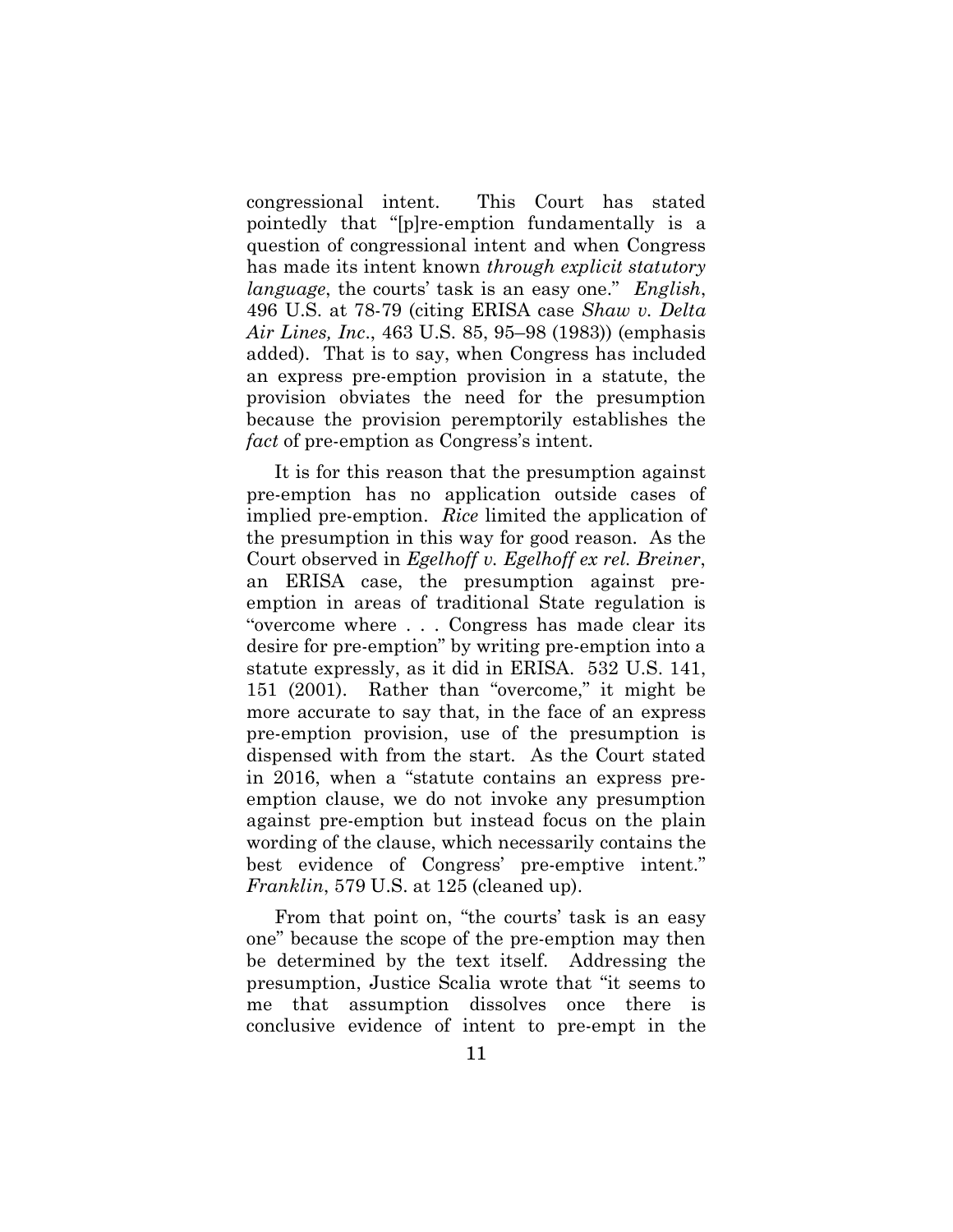express words of the statute itself." *Cipollone v. Liggett Group, Inc.,* 505 U.S. 504, 545 (1992) (concurring in the judgment in part and dissenting in part) (internal quotation marks and further citation omitted). He went on to observe:

> The proper rule of construction for express pre-emption provisions is, it seems to me, the one that is customary for statutory provisions in general: Their language should be given its ordinary meaning. . . . When this suggests that the pre-emption provision was intended to sweep broadly, our construction must sweep broadly as well. . . . And when it bespeaks a narrow scope of pre-emption, so must our judgment.

*Id*. at 548; *see also id.* at 545. *See also* Antonin Scalia & Bryan A. Garner, *Reading Law: The Interpretation of Legal Texts* at 293 (2012).

Of misuse of the presumption, one commentator has observed: "If the Court's normal rules of statutory interpretation are designed to give effect to congressional intent, then the Court's insistence on giving express preemption clauses a narrower-thanusual interpretation [through use of the presumption] will drive preemption decisions away from that intent." Caleb Nelson, *Preemption*, 86 Va. L. Rev. 225, 292 (2000).

The same author also remarks that because the judicially fashioned presumption against preemption narrows interpretation, it wrongly gives the "safeguards of federalism a kind of double weight" beyond that intended by Congress when it drafted and enacted the federal law.

> Once Congress has decided upon the proposal that it will enact, however, the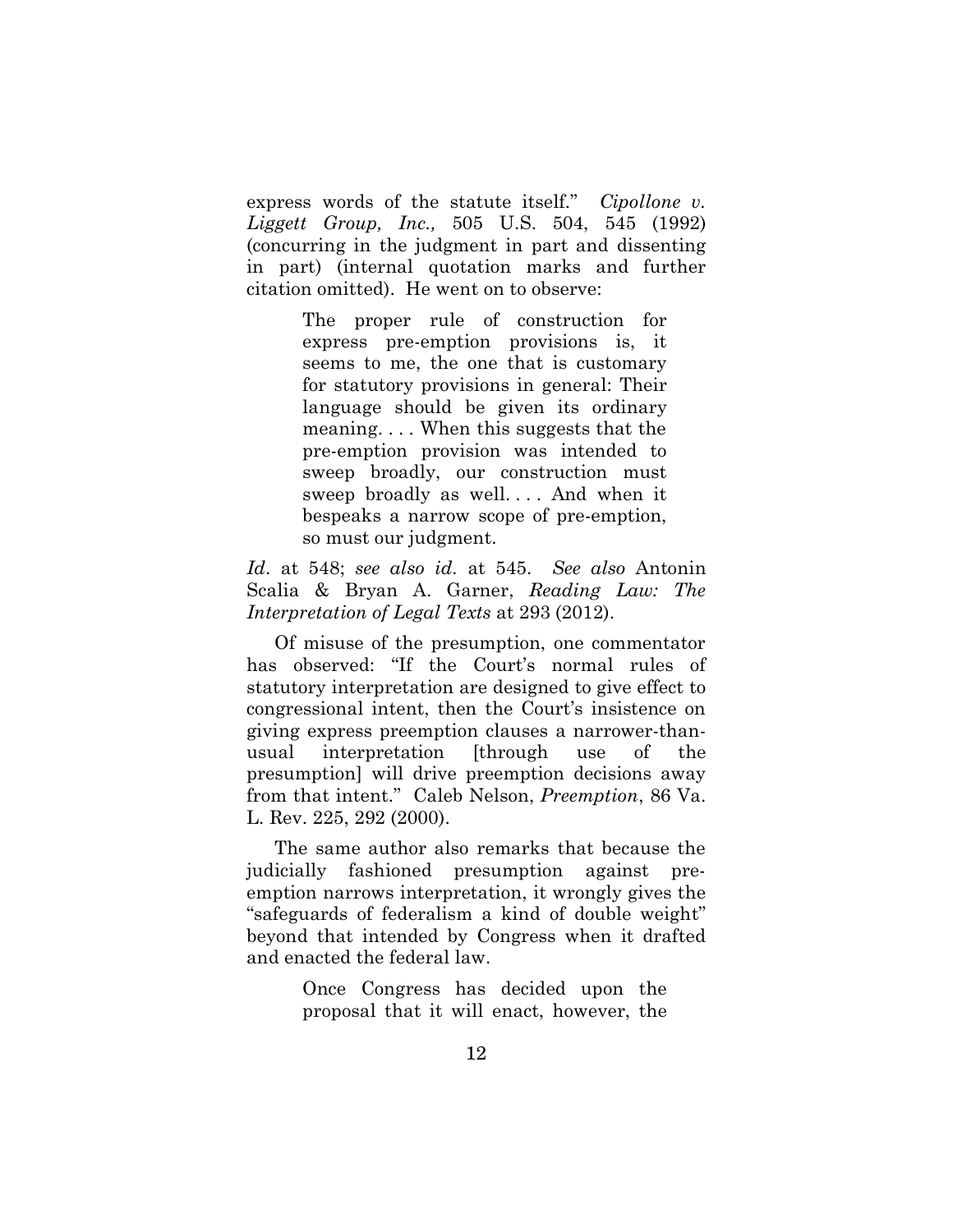political safeguards of federalism have done their work. For courts always to adopt narrowing constructions of the language that Congress enacts would be to give the political safeguards of federalism a kind of double weight.

*Id.* at 300. *Cf. South Carolina v. Baker*, 485 U.S. 505, 512 (1988) ("States must find their protection from congressional regulation through the national political process, not through judicially defined spheres of unregulable state activity").

In short, when an express pre-emption provision is present, "[u]nder the Supremacy Clause, [a court's] job is to interpret Congress's decrees of preemption neither narrowly nor broadly, but in accordance with their apparent meaning." *Cipollone*, 505 U.S. at 544 (Scalia, J. concurring in the judgment in part and dissenting in part) (citation omitted). Whatever scope of pre-emption Congress wishes to assert when it expressly declares federal pre-emption should be sought in the text of what Congress actually wrote rather than through use of a presumption better suited to statutory silence.

#### **CONCLUSION**

For the reasons given above, this Court should grant the petition for certiorari.